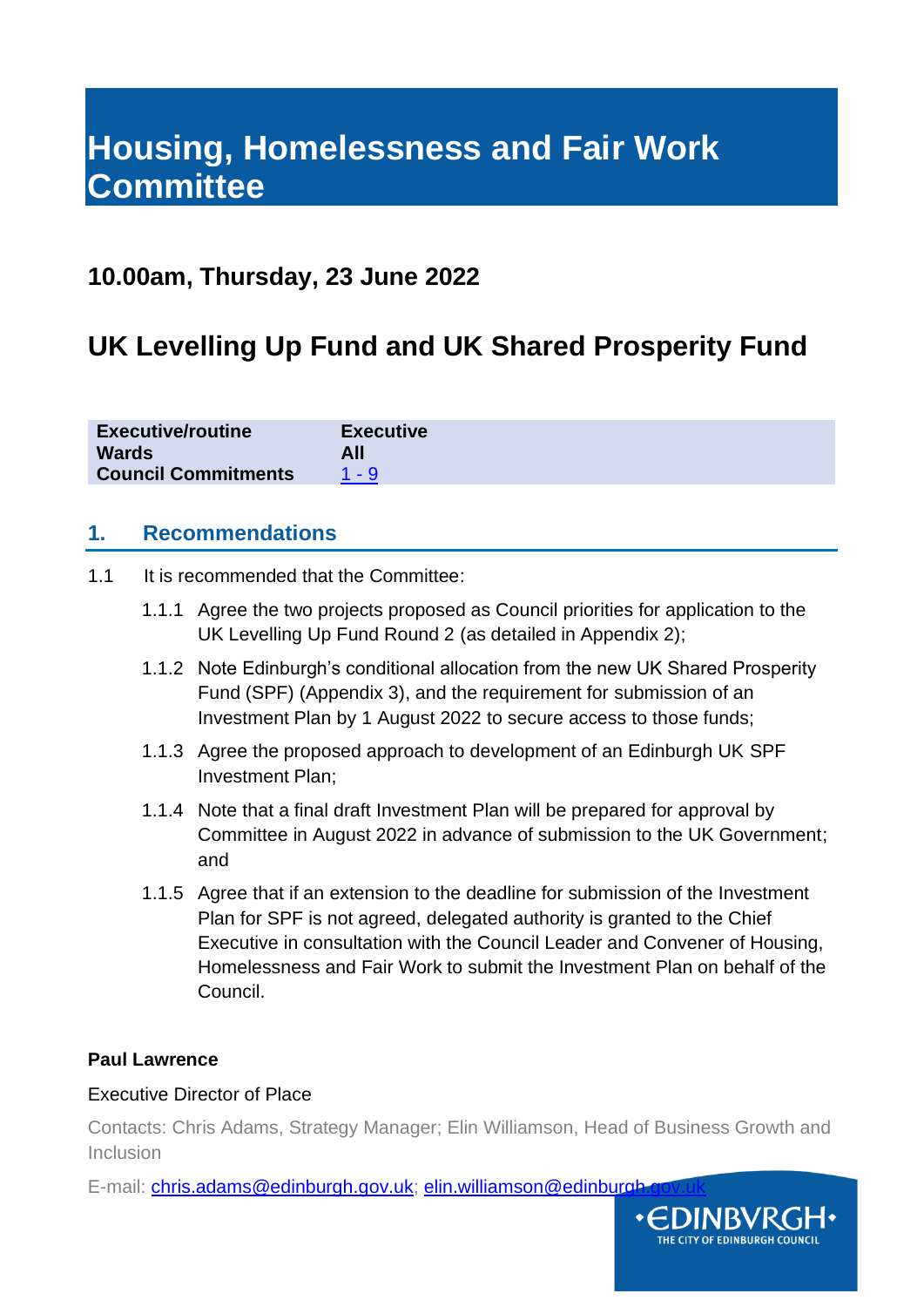**Report**

# **UK Levelling Up Fund and UK Shared Prosperity Fund**

## **2. Executive Summary**

- 2.1 This report provides an update on the UK Levelling Up Fund (LUF) Round 2 application process, for which applications are due to be submitted by 6 July 2022 and seeks approval to submit bids for two projects (detailed in Appendix 2).
- 2.2 The report also outlines the arrangements for the UK Shared Prosperity Fund (SPF) and sets out a proposed approach to developing the required Investment Plan by August 2022.

### **3. Background**

- 3.1 The UK LUF was announced by UK Government at the 2020 Spending Review as a £4.8bn package of funding to provide capital investment in local infrastructure projects over four years from 2021/22 to 2024/25. Funds are allocated through an annual competitive bidding process open to all UK Local Authorities.
- 3.2 The City of Edinburgh Council can apply for a maximum of six funded projects over the four-year life of the programme. In [June 2021](https://democracy.edinburgh.gov.uk/documents/s34652/Item%207.11%20-%20UK%20Levelling%20Up%20Fund.pdf) the Council approved a forward pipeline of six projects to be developed for application to the fund. In line with fund criteria, these include town centre regeneration, transport, and cultural infrastructure projects.
- 3.3 For the [second round of UK LUF](https://www.gov.uk/government/publications/levelling-up-fund-round-2-prospectus) bids, the UK Government announced a change in criteria to invite the submission of large cultural infrastructure bids over and above the value limits set in the original fund prospectus. In response to this change, this paper outlines an additional project that has been developed by the Council for submission to the fund during the current bidding round.
- 3.4 In addition to the LUF, on 13 April 2022 the UK Government published a prospectus for the new [UK SPF.](https://www.gov.uk/government/publications/uk-shared-prosperity-fund-prospectus/uk-shared-prosperity-fund-prospectus) As part of the Levelling Up programme, and as a successor to European Union Structural Funds, the SPF plans to invest £2.6bn in projects across the UK between 2022 and 2025.
- 3.5 This paper sets out Edinburgh's conditional allocation from the SPF over this time period, and a proposed approach to development of an investment plan needed to access the funds.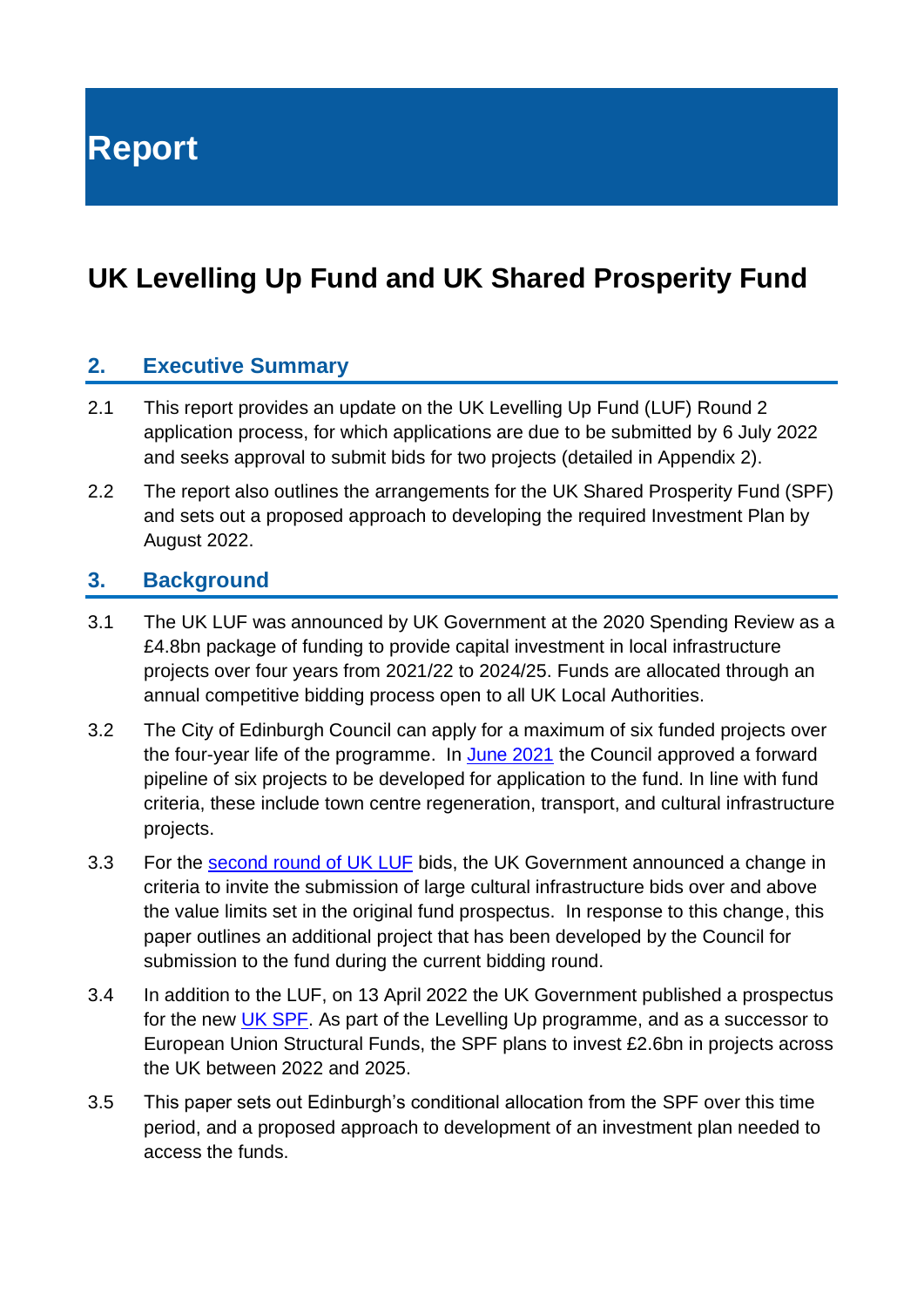# **4. Main report**

#### **UK Levelling Up Fund**

- 4.1 The prospectus for Round 2 of the LUF bidding process was launched in March 2022, with bid applications to be submitted to UK Government by 6 July 2022.
- 4.2 In preparation for this annual bidding process, as outlined in paragraph 3.2, the Council agreed a forward portfolio of six capital infrastructure projects for submission through the four-year time period of the UK LUF.
- 4.3 Appendix 1 provides an overview of these projects and provides a status update for each, which can be summarised as follows:
	- 4.3.1 Applications for funding for three of the six projects were submitted during Round 1 of the LUF in July 2021;
	- 4.3.2 One of these projects Granton Gas Holder was successful in securing £16m of capital investment from LUF;
	- 4.3.3 Two projects Pennywell/North Edinburgh Arts, and City-wide Active Travel – were unsuccessful. Outstanding elements of these bids have been further developed for inclusion in other projects (where possible);
	- 4.3.4 Two projects Wester Hailes and Craigmillar Regeneration are still under development with potential bids planned for application to LUF in the 2023/24 bidding round; and
	- 4.3.5 One project Inch Park Regeneration has been developed and is ready for application to this bidding round for submission in July 2022. An overview of this bid is provided in Appendix 2.

#### **LUF - Culture and Heritage Investment**

- 4.4 In response to the change in criteria (as outlined in paragraph 3.3), a further proposed project has been developed for submission in Round 2.
- 4.5 The change invited local authorities to consider large bids of up to £50m under the Fund's culture and heritage investment theme. Only two bids across the UK will be successful under this theme in this funding round and the criteria notes that bids should be for flagship projects and be in line with the Fund's focus on highly visible interventions that boost local pride in place.
- 4.6 Development of this proposal has been guided by the fund prospectus and its requirements for a large cultural project which:
	- 4.6.1 Maintains, regenerates, or creatively repurposes existing cultural, creative, heritage and other assets that support the visitor economy;
	- 4.6.2 Has the potential to deliver high visible impact in the city, and meet the need to be of 'exceptionally high quality' in a UK wide competitive bidding process;
	- 4.6.3 Provides an appropriate geographical spread across all areas of the city, while also targeting areas of deprivation;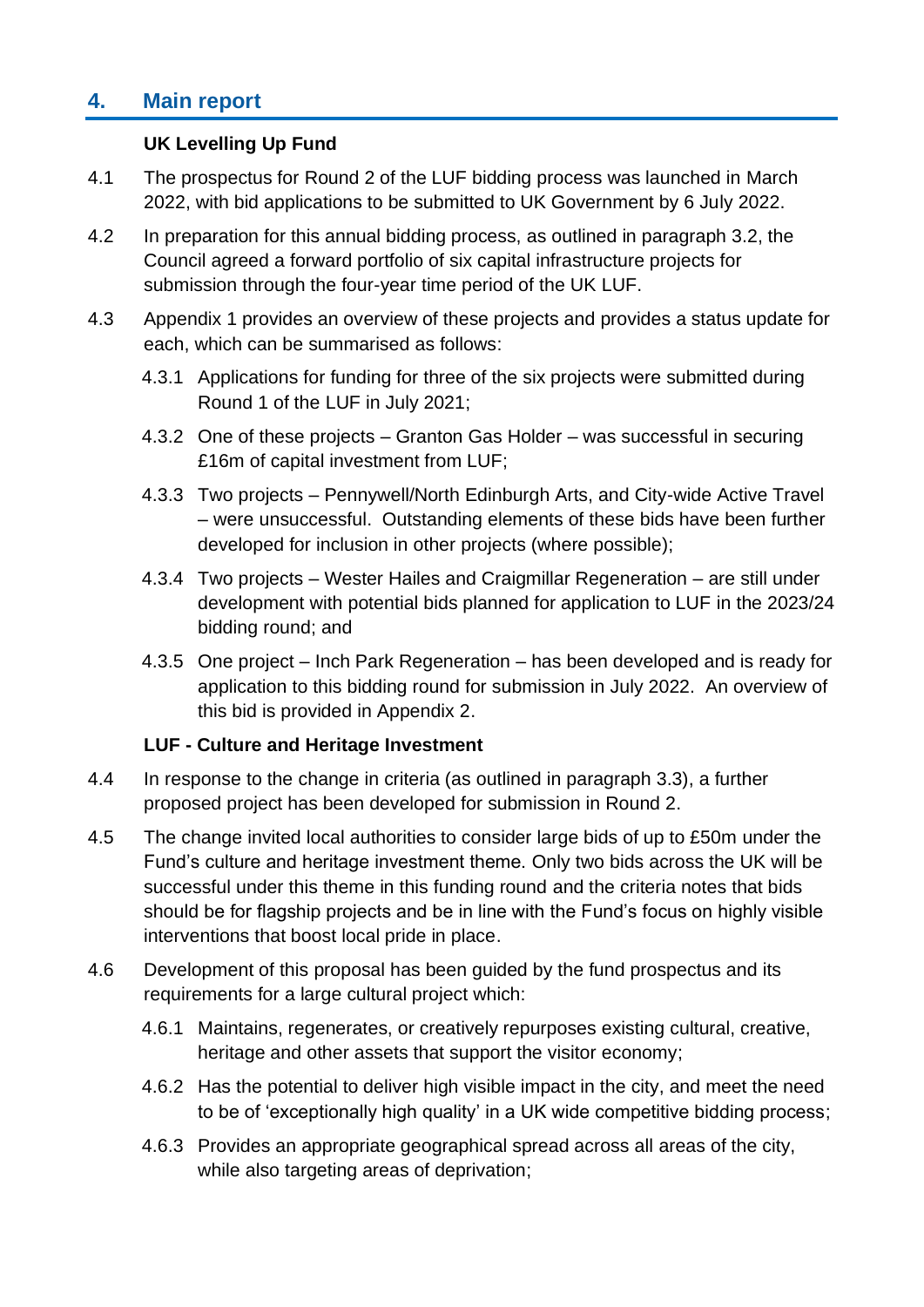- 4.6.4 Has the potential to significantly progress key strategic priorities for the city, and/or provide a catalyst for further future development and investment; and
- 4.6.5 Is sufficiently well developed to ensure that capital expenditure can be defrayed during the financial year 2022/23.
- 4.7 The new proposal is detailed in Appendix 2 and has been developed as a bid for investment of an additional £22m (this may increase if the Granton Artworks Project is also included) in a city-wide project that aims to:
	- 4.7.1 Renew and revitalise cultural infrastructure in the UK's leading festival city; and
	- 4.7.2 Enhance access to the culture and the opportunities it creates in the most disadvantaged neighbourhoods of Edinburgh.

### **UK Shared Prosperity Fund**

- 4.8 SPF aims to boost productivity, pay, jobs and living standards across the UK, closing inequalities in opportunity, health and wellbeing, and improving sense of community, local pride and belonging. The three identified themes in the programme are Community and Place, Supporting Local Business, and People and Skills. A number of interventions reflecting this have been listed in the prospectus and all activity needs to define which intervention they attribute to.
- 4.9 As part of the fund allocation, a sum is also earmarked for delivery of Multiply, a national programme to increase numeracy skills in adults.
- 4.10 The Fund can support activity that started from 1 April 2022. All activity should end by March 2025 or have a break clause allowing for closure by March 2025 if required.
- 4.11 All UK areas have received a conditional SPF distribution, and Edinburgh's allocation is set out in Appendix 3. To access this allocation, places need to submit an investment plan for approval by the UK Government by 1st August 2022.
- 4.12 The UK Government have confirmed that extensions to the 1 August deadline will be considered on a case by case basis where local elections and timings of recess have made that timeline difficult to adhere to.

#### **UK SPF Investment Plan**

- 4.13 Whilst allocations have been made on a Local Authority level, in Scotland, the SPF "supports delivery through Regional Economic Partnerships, where this is the preference of local areas". In Edinburgh and South-East Scotland, the delivery area described by the SPF prospectus includes: the City of Edinburgh, East Lothian, Midlothian, West Lothian, and Fife.
- 4.14 Following conversations with regional partners, the decision has been made that due to the short time frames and local needs, individual investment plans will be submitted for each Local Authority rather than one plan for the region.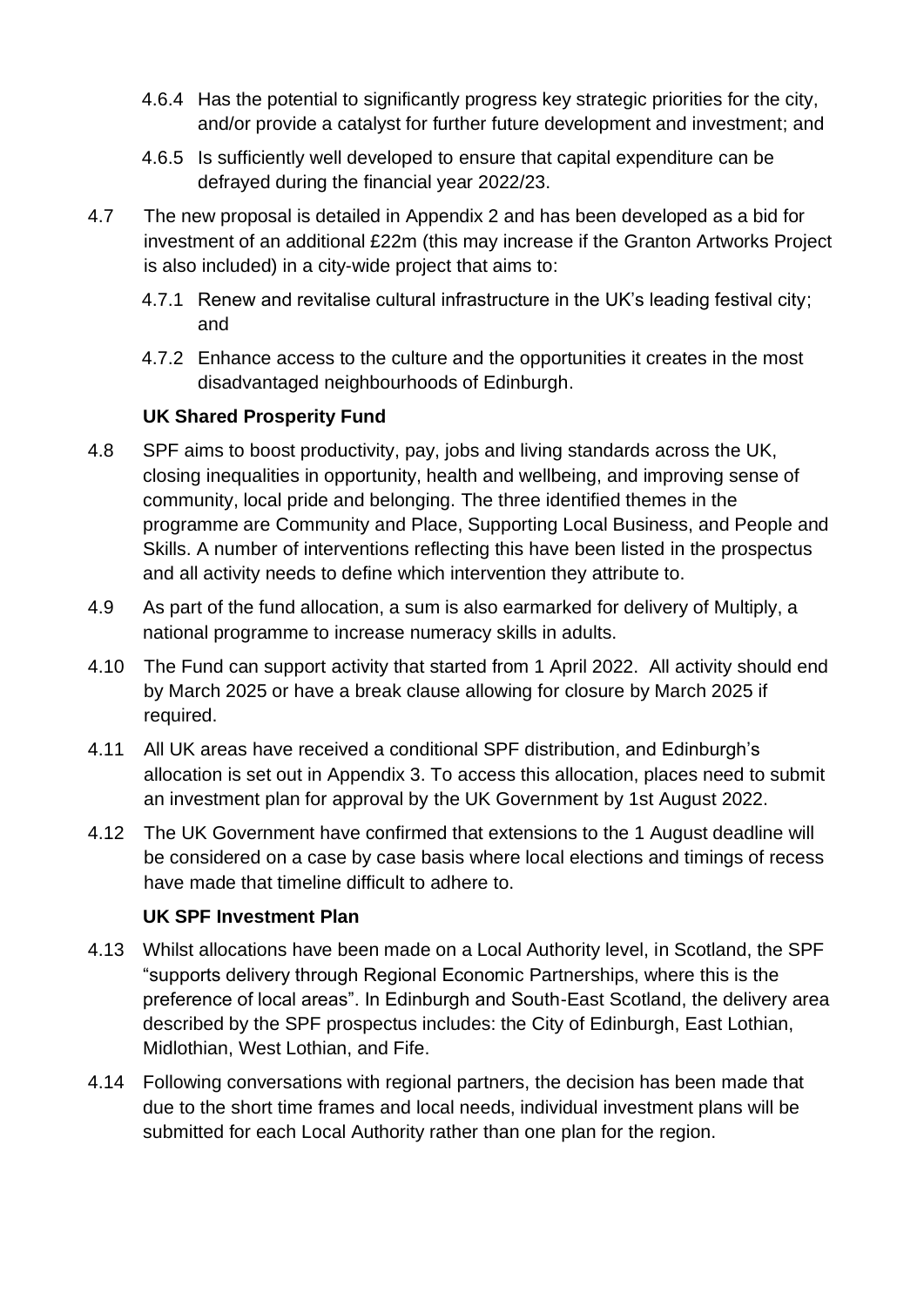- 4.15 Officers are currently working on delivery proposals for Edinburgh but are also continuing conversations with regional partners as to jointly funding regional projects as identified through the Regional Prosperity Framework.
- 4.16 The current approach is to focus on continuing and/or expanding on existing initiatives funded under European Structural Funding in year 1 but to also invite applications from third parties for projects to complement these initiatives. In year 2 and 3 it is envisaged that further third party projects can be funded alongside a number of regional initiatives which are currently in development.
- 4.17 The Council's SPF allocation also includes a minimum of £1,608,217 of capital funding. Consideration has been given to how this funding could potentially be utilised, in line with the investment priorities of the SPF. It is envisaged that this funding could be utilised for investments in keystone community facilities in the most disadvantaged neighbourhoods of Edinburgh that will significantly improve carbon performance; investing in the delivery of new/refurbished business space of which there is presently a structural undersupply, particularly industrial space and flexible space for microbusinesses, in regeneration areas; and strengthening Edinburgh's strategically important technology sector via practical interventions to boost the digital skills of people in Edinburgh and address the undersupply of skilled technology workers. Detail on the proposed utilisation of the capital funding will be set out in the SPF Investment Plan.
- 4.18 The intention is to issue a call for applications to third parties (from the public, voluntary and private sectors) by 23 June 2022. The call will require that projects are aligned to one or more of the interventions, clearly evidencing which outcomes they will bring, as well as with the Council's business plan priorities of Net Zero, Poverty Prevention and Health and Wellbeing. Proposals will need to be clearly developed with a defined costing plan as well as an exit plans for when the funding ends in March 2025.
- 4.19 The delivery programme for Multiply is currently being developed by officers in the Lifelong Learning service.

#### **Governance**

- 4.20 While Local Authorities are responsible for the Investment Plan and its delivery, the Prospectus mandates that a Local Partnership Group should be in place to support the development of the Investment Plan and, once plans are approved, to provide advice on strategic fit and deliverability. Members of this group should be "a diverse range of local and regional stakeholders, civil society organisations, employer bodies responsible for identifying local skills plans, and businesses or business representative groups to achieve Fund outcomes in their areas". While MP endorsement is not a pre-requisite for the Investment Plan approval, the Prospectus sets out that engagement with MPs and MSPs is expected.
- 4.21 A series of workshops/engagement sessions have taken place over the last few weeks to get a wide range of views on areas for priority, but the Edinburgh Partnership will be asked to take on the role of the Local Partnership Group, with a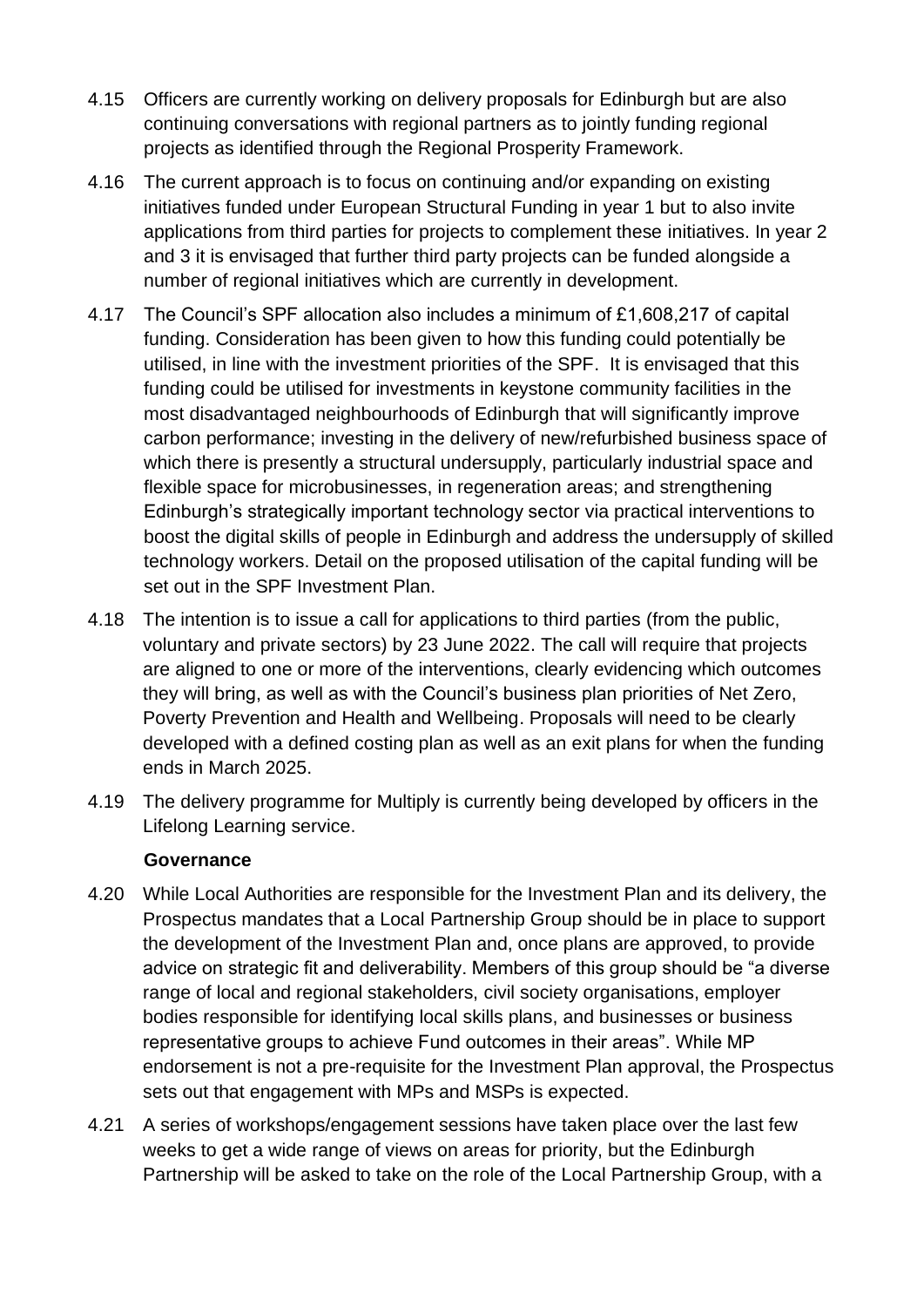separate consultation group for MPs and MSPs established and one member from that attending the Edinburgh Partnership Board to feedback views.

4.22 Given the indication from Ministers that applications can be made for extensions to the deadline of 1 August for Investment Plans to be submitted, officers have enquired about such an extension to allow for a report to next Committee, on 4 August, to allow elected members to sign off the Investment Plan prior to submission. It is recommended that, as an alternative in the unlikely event that such extension is not granted, delegated authority is granted to the Chief Executive, in consultation with the Leader of the Council and the Convener of Housing, Homelessness and Fair Work to approve the Investment Plan.

# **5. Next Steps**

### **UK Levelling Up Fund**

- 5.1 It is proposed that two bids are progressed for inclusion in Round 2 of the UK LUF, for submission to UK Government by 6 July 2022:
	- 5.1.1 Inch Park Regeneration project, and
	- 5.1.2 City Wide Cultural Regeneration project.
- 5.2 All bids will be assessed by UK Government officials and Ministers, with final announcements of fund allocations for this round expected in Autumn 2022.

#### **UK Shared Prosperity Fund**

- 5.3 A call for applications to third parties is to open by 22 June 2022, with a closing date three weeks later.
- 5.4 Once bids have been received, a panel consisting of Council officers and independent members of the Edinburgh Partnership will assess the bids based on their fit with the Council business plan priorities, existing provision and deliverability.
- 5.5 The Investment Plan will set out the successful bids and their outcomes and will be presented back to Committee in August for sign off prior to submission. If an extension to the submission deadline is not agreed, Committee is asked to agree to delegate the approval for the Investment Plan for submission to the UK Government to the Chief Executive in consultation with the Council Leader and Convener of Housing, Homelessness and Fair Work.

# **6. Financial impact**

- 6.1 Developing the proposals for submission to the LUF and SPF will be progressed within existing agreed budgets, with any additional requirements taken forward and agreed in line with Council annual budgetary processes.
- 6.2 UK Government guidance on LUF bids encourages a local financial contribution representing at least 10% of total bid costs for each project. Final submission of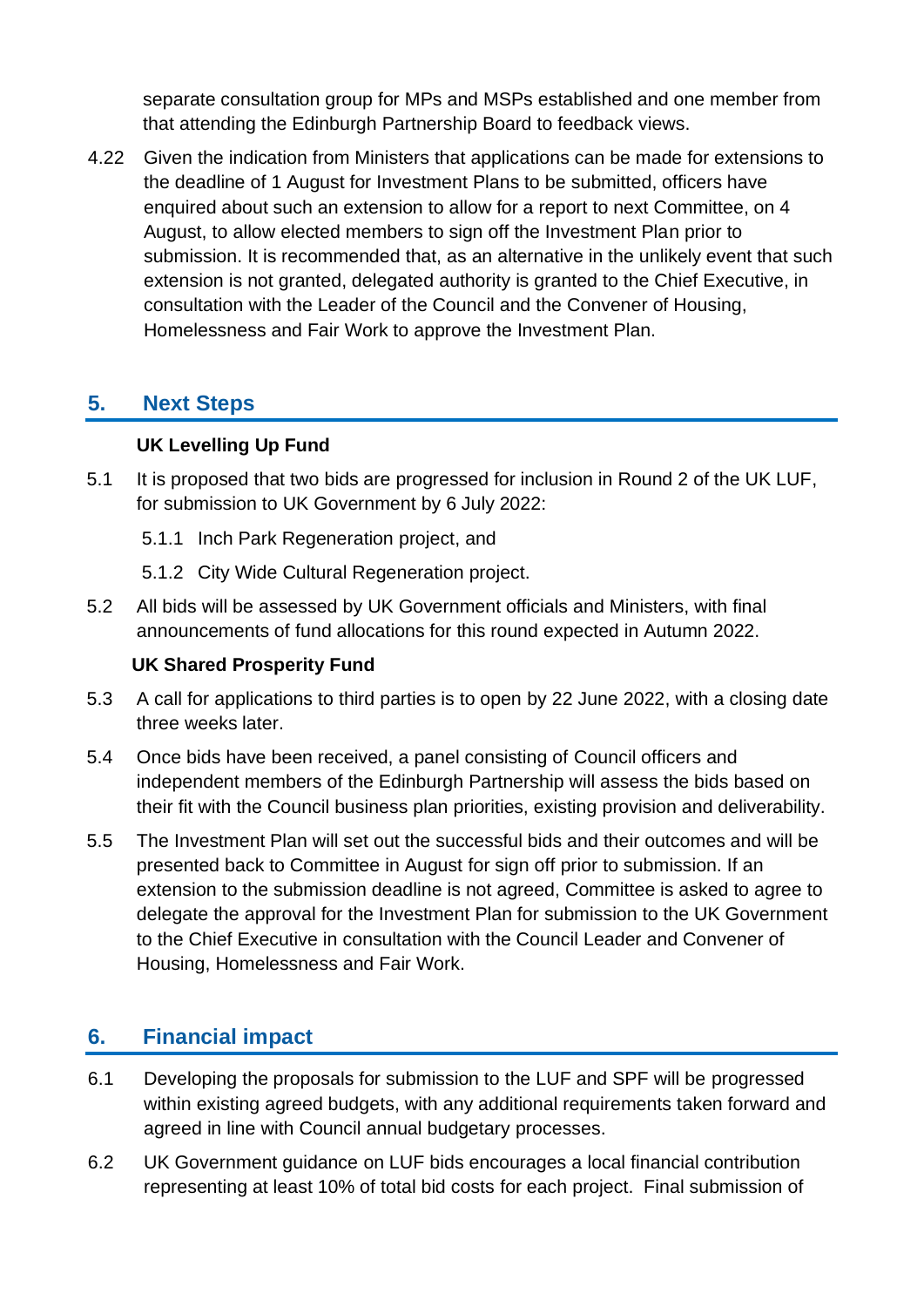bids will be made, subject to approval by the Council's Service Director for Finance and Procurement and assurance that all proposed projects can be accommodated within the Council's existing agreed capital investment plans.

6.3 The Edinburgh allocation for SPF is outlined in Appendix 3.

# **7. Stakeholder/Community Impact**

- 7.1 The LUF bid projects outlined in this report have been developed in consultation with stakeholders and partners, including local community groups, cultural organisations. All LUF bids are submitted with engagement and formal endorsement from Members of Parliament.
- 7.2 For SPF, a series of workshops/engagement sessions have taken place over the last few weeks to get a wide range of views on areas for priority. A separate forum for MPs and MSPs will be established and the Edinburgh Partnership Board are engaged in this process.
- 7.3 In addition, an invitation will be issued by 23 June 2022 to third parties to identify programmes which can replace the existing European Structural Fund provision and meet the SPF criteria.

# **8. Background reading/external references**

- 8.1 [UK Levelling Up Fund,](https://democracy.edinburgh.gov.uk/documents/s34652/Item%207.11%20-%20UK%20Levelling%20Up%20Fund.pdf) Policy and Sustainability Committee, 10 June 2021.
- 8.2 [Levelling Up Fund Round 2 Prospectus,](https://www.gov.uk/government/publications/levelling-up-fund-round-2-prospectus) UK Government, 23 March 2022.
- 8.3 [UK Shared Prosperity Fund Prospectus,](https://www.gov.uk/government/publications/uk-shared-prosperity-fund-prospectus/uk-shared-prosperity-fund-prospectus) UK Government, 13 April 2022
- 8.4 [UK Shared Prosperity Fund: Interventions](https://www.gov.uk/government/publications/uk-shared-prosperity-fund-interventions-outputs-and-indicators/interventions-list-for-scotland)
- 8.5 [UK Shared Prosperity Fund: Outputs and Outcomes](https://assets.publishing.service.gov.uk/government/uploads/system/uploads/attachment_data/file/1068876/UKSPF_Scotland_outputs_and_outcomes.pdf)
- 8.6 [Edinburgh and South East Scotland Regional Prosperity Framework](https://static1.squarespace.com/static/55c87967e4b05aa55020f656/t/6217993e23a04c21b6935723/1645713736429/Regional+Prosperity+Framework+%28approved+by+Joint+Committee+Sep+22%29.pdf)

### **9. Appendices**

- 9.1 Appendix 1: LUF proposed bid pipeline
- 9.2 Appendix 2: Proposed projects for submission to LUF Round 2
- 9.3 Appendix 3: Edinburgh SPF allocation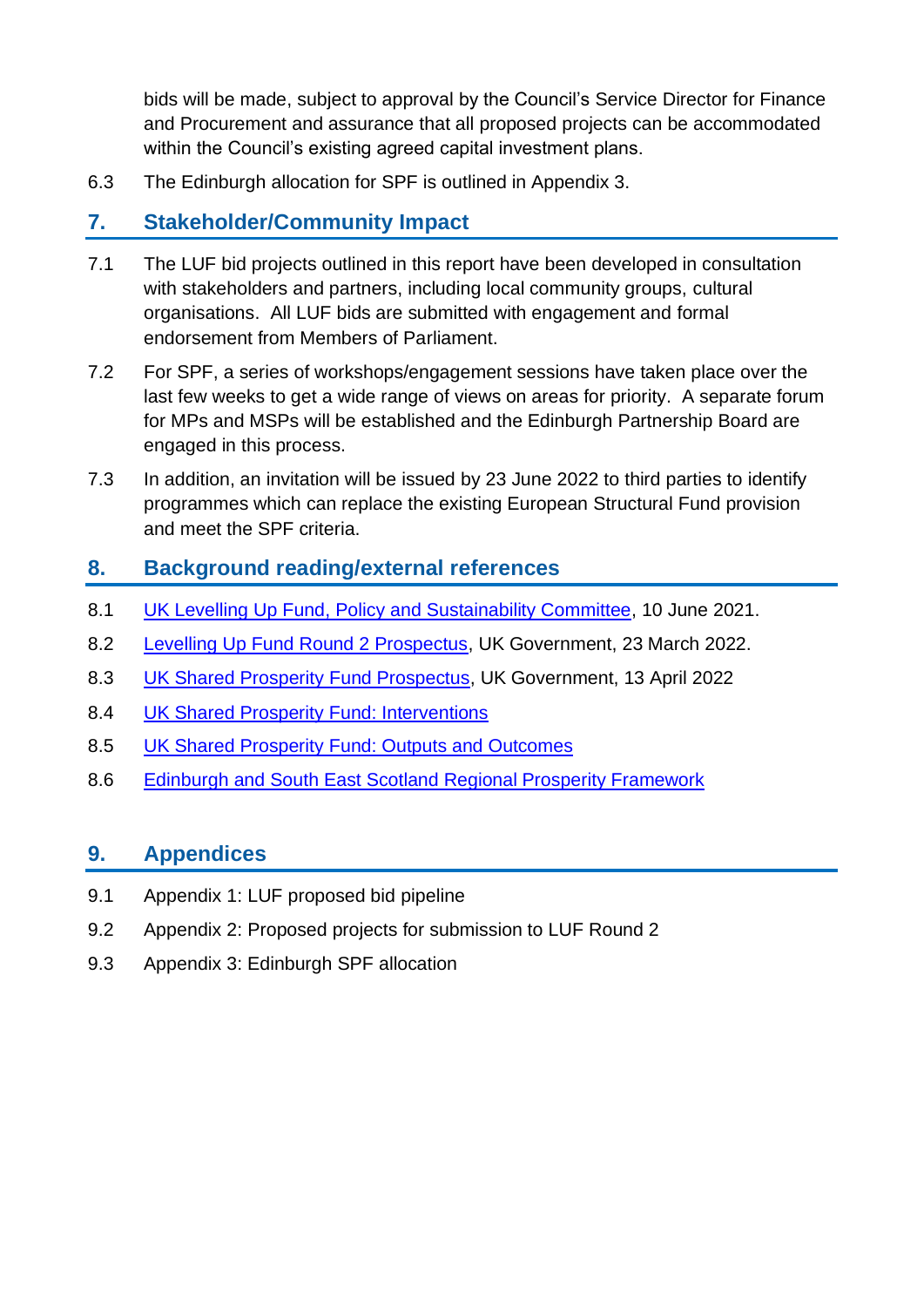# **Appendix 1: LUF proposed bid pipeline**

| <b>Name</b>                                                | <b>Description</b>                                                                                                                                                                                              | <b>Total bid</b><br>value | <b>Status</b>                                                                                                                                                                                                                                                                                                                                  |
|------------------------------------------------------------|-----------------------------------------------------------------------------------------------------------------------------------------------------------------------------------------------------------------|---------------------------|------------------------------------------------------------------------------------------------------------------------------------------------------------------------------------------------------------------------------------------------------------------------------------------------------------------------------------------------|
| <b>Inch Park</b><br><b>Regeneration</b>                    | Investment in development of a<br>sports and community hub in Inch<br>Park, including improvement to<br>infrastructure for sporting, social,<br>childcare and other facilities.                                 | £20m                      | In preparation for Round 2<br>application in July 2022 (see<br>Appendix 2)                                                                                                                                                                                                                                                                     |
| <b>City Wide</b><br><b>Cultural</b><br><b>Regeneration</b> | Investment in cultural infrastructure<br>needed to renew and revitalise the<br>UK's Festival City and improve local<br>community connection to the world<br>class cultural opportunities<br>Edinburgh attracts. | £22.1m                    | In preparation for Round 2<br>application in July 2022 (see<br>Appendix 2)                                                                                                                                                                                                                                                                     |
| <b>Granton Gas</b><br><b>Holder</b>                        | Restoration of the gas holder<br>structure, removal of the bell and<br>site wide remediation and<br>landscaping.                                                                                                | £18.3m                    | Project funded and being delivered<br>through a successful Round 1 LUF<br>bid                                                                                                                                                                                                                                                                  |
| Westerhailes<br>Regeneration                               | Phased regeneration of<br>Westerhailes incorporating the<br>aspirations set out by the<br>community in the Local Place Plan                                                                                     | n/a                       | In preparation for a potential<br>Round 3 (2023) bid. Design work is<br>proposed for interventions along<br>the canal at Wester Hailes which<br>could serve as the catalyst for<br>regeneration. This will also allow<br>time for the Local Place Plan to be<br>submitted to the Council and a<br>wider Development Framework to<br>be agreed. |
| Craigmillar<br>Regeneration                                | A proposed project for the<br>regeneration and development<br>Craigmillar Town Centre.                                                                                                                          | n/a                       | Project is in development, focusing<br>on interventions around Niddrie<br>Mains Road, public realm, shop<br>fronts and Active Travel. Designs<br>to be discussed with the<br>community, fully costed and<br>progress made with land assembly<br>before bid can be prepared.                                                                    |
| Pennywell/<br>North<br><b>Edinburgh Arts</b>               | Provide a new creative and<br>community hub at MacMillan<br>Square in Pennywell                                                                                                                                 | n/a                       | Unsuccessful Round 1 LUF bid.<br>Remaining components<br>incorporated within the cultural<br>regeneration bid outlined above<br>for Round 2 application                                                                                                                                                                                        |
| City Wide<br><b>Active Travel</b>                          | A flagship package of active travel<br>schemes across Edinburgh building<br>on the vision and objectives set out<br>in the City<br>Mobility Plan.                                                               | n/a                       | Unsuccessful Round 1 LUF bid.<br>Remaining components under<br>consideration for inclusion in<br>Westerhailes and Craigmillar<br>regeneration projects.                                                                                                                                                                                        |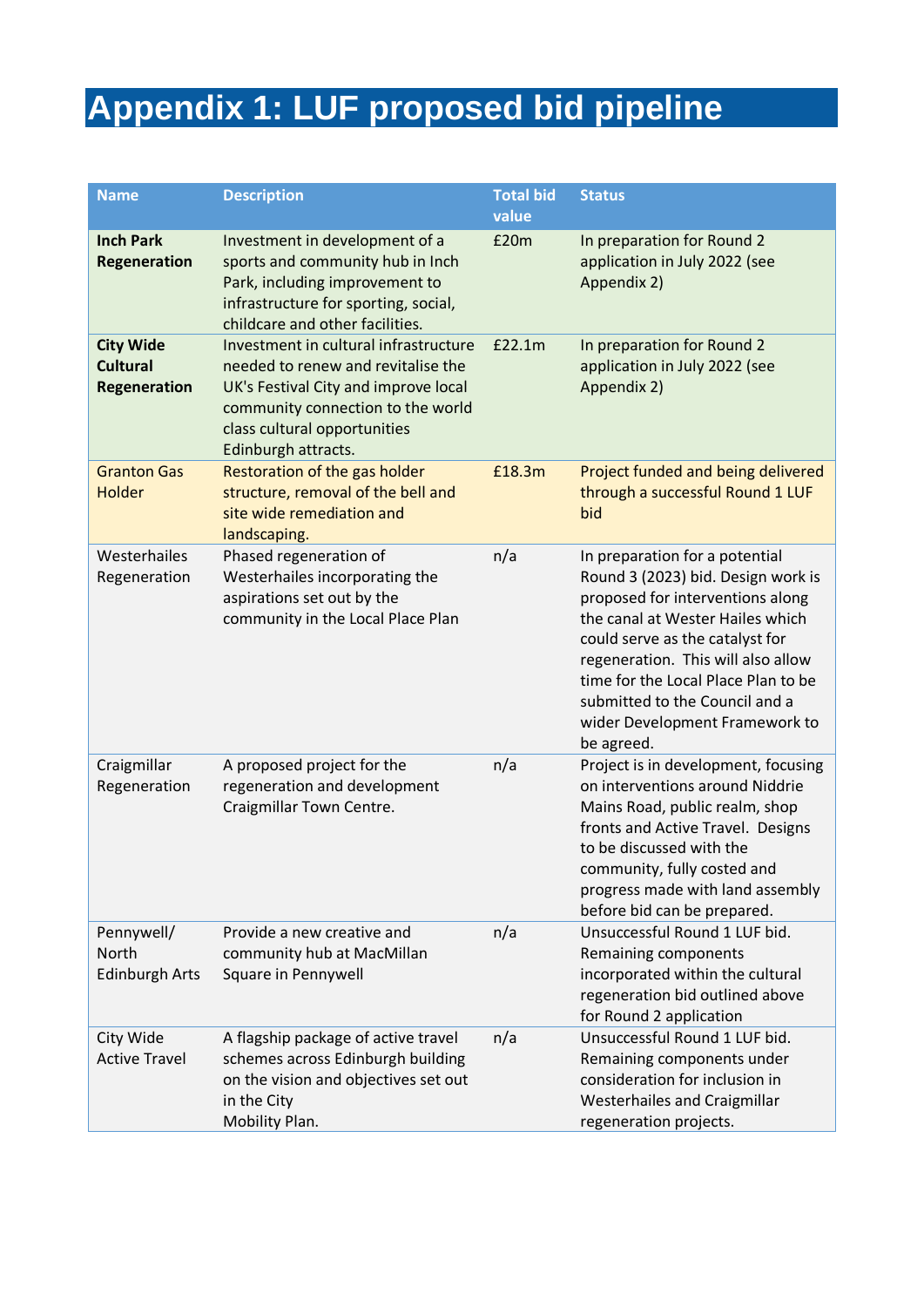# **Appendix 2: Proposed projects for submission to LUF Round 2**

# **Inch Park Regeneration Project**

This Round 2 LUF bid will be submitted under both the Culture and Regeneration Themes of the LUF prospectus. The bid builds on a Concept Master Plan now finalised following community consultation and engagement, and through close working with key community stakeholders.

The master plan proposes:

- The restoration of Inch House to improve its current function as a community centre, with consideration being given to additional functions such as a cultural space. Significantly, the plan also proposes the restoration of the historic walled garden and associated buildings and integrating them back into the curtilage of the grade A listed Inch House. This will involve relocating the Plant Nursery, including the glasshouse, outside of the historic walled garden into a new location within the wider depot site.
- The Plant Nursery will be re-developed, and its function expanded to include a retail and café space. The restoration of the walled garden and redevelopment of the Plant Nursery will bring much of the depot site back into the public realm and provide a range of volunteer and training opportunities as well as the chance for those needing support and/or suffering mental health issues to carry out meaningful work.
- Inch Park Community Sport Club provides sports activities for children from low social income families and the Master Plan proposes to enhance facilities through the development of an all-weather sports pitch and, budget permitting, extending the existing Inch Community Sports Club facilities to include a gym hall for indoor training. This will meet the asks of the major on-site stakeholder, Inch Park Community Sports Club (representing the football, rugby and cricket clubs), and wider community.
- The project will include a range of improvements and enhancements to greenspace and associated infrastructure (paths, signage, benches etc.) to make the site more welcoming and easier to access. There will also be enhancements in terms of biodiversity, multifunctional Sustainable Urban Drainage Systems and net zero energy solutions. Finally, the playground will be relocated to a more suitable location in the park and significantly upgraded.

A regenerated Inch Park will be a major destination park in the south-east of the city. The development will bring significant improvements to the health and well-being of adjacent communities, some of which suffer significant levels of deprivation. The park will be an important venue for sports, culture and a range of community activities and events. The park will also be an exemplar site for climate mitigation and adaptation through the use of "greenspace" renewable heat, and through the use of green infrastructure for flood mitigation and will be a nodal point for the city's Nature Network and Green-Blue Network. In addition, it will be a significant asset for the proposed Craigmillar/Bingham 20-minute neighbourhood.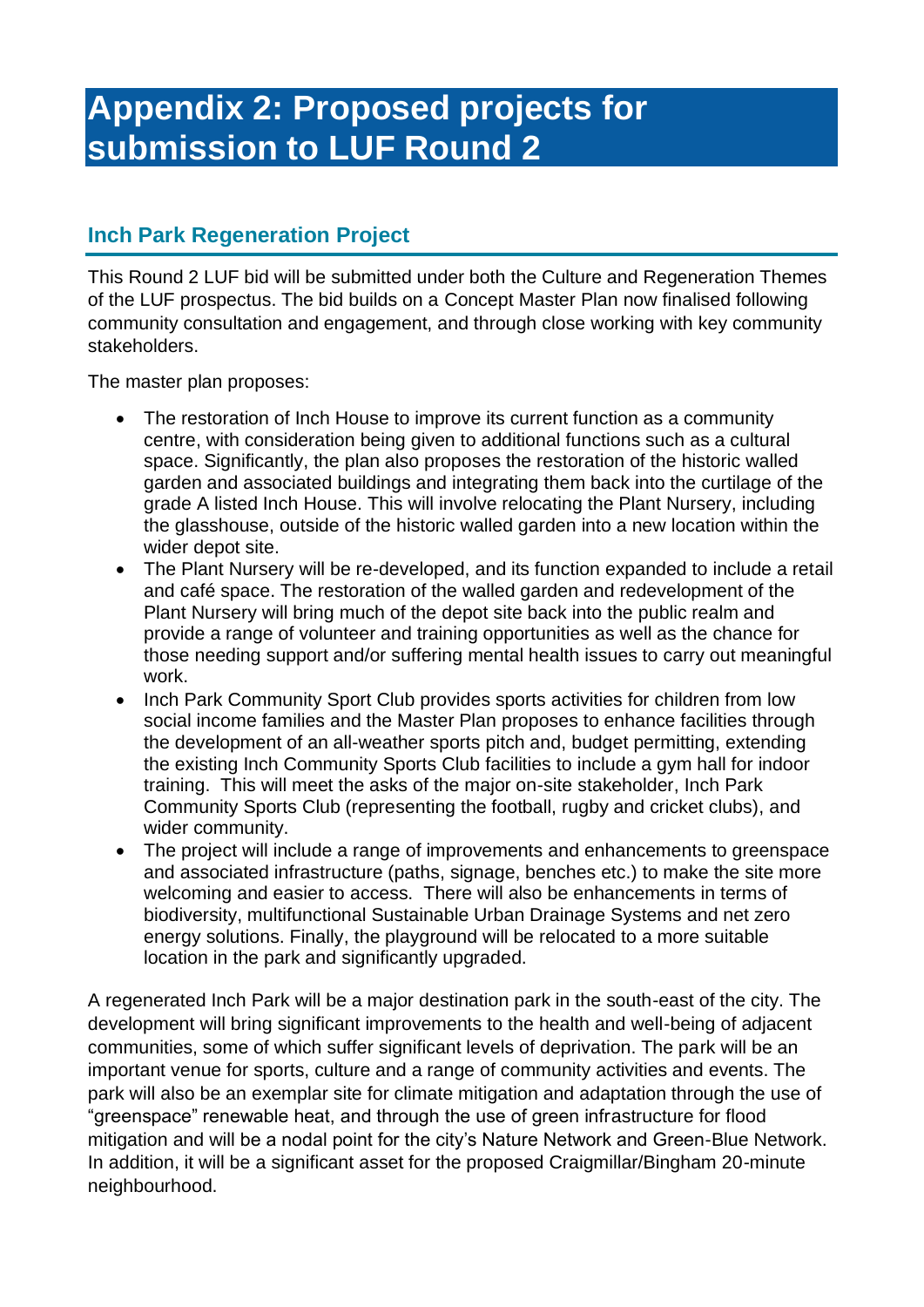The cost plan is in the process of being finalised, but it is expected that the project will bid for an amount near the maximum of £20m which will necessitate £2m in match funding. It is noted that the maximum ambition will likely require additional funds, but these will be sought from other sources (e.g. Historic Environment Scotland, Heritage Lottery Fund, Sports Scotland, etc).

The project team recently met with Ian Murray MP and Daniel Johnston MSP to secure their support for the project.

# **City wide Cultural Regeneration**

#### **Levelling Up Edinburgh's Cultural Infrastructure**

Edinburgh is a world-class city of culture hosting a series of major festivals and a range of events and activities across its communities. The first Edinburgh Festival was held in 1947 to 'provide a platform for the flowering of the human spirit' by bringing people and artists together through culture after a period of global turmoil. As we emerge from the Covid pandemic, this is the moment to revitalise this ambition. Adding to recent investment such as the flagship city-centre Dunard Centre and the University of Edinburgh's Futures Institute, this project would broaden cultural engagement and help revitalise communities.

This project meets the ambition of the Council's response to the City Vision 2050 programme which articulates the aims for Edinburgh to be 'fair, thriving, pioneering and a welcoming city to live in and visit'. The festivals will deliver engagement as well as employment opportunities at a local level to areas which currently have less cultural provision – Leith Theatre, the Macmillan Hub and WHALE Arts are in areas of deprivation with poor social and health outcomes, as well as being the home for some of Edinburgh's most diverse communities.

In doing so, the project will deliver a coherent programme of investment to:

- Renew and revitalise cultural infrastructure in the UK's leading festival city, and
- Enhance access to the culture and the opportunities it creates in the most disadvantaged neighbourhoods of Edinburgh

Meeting these aims requires investment in a number of cultural venues across the city, including:

- **The King's Theatre** part of Capital Theatres Trust hosts performances ranging from the International Festival to Scotland's most popular panto and runs extensive community participation programmes. Tish grade A listed Edwardian building requires a major redevelopment to meet the needs of today's audiences and performers.
- **Leith Theatre** is part of a civic complex that includes Leith Library, Registrar's Office and Thomas Morton Hall. The Theatre lay derelict for nearly 30 years but has recently hosted major festival programmes and other events. This stunning, artdeco building is on the cusp of transformative restoration as a world-class music venue and cultural destination.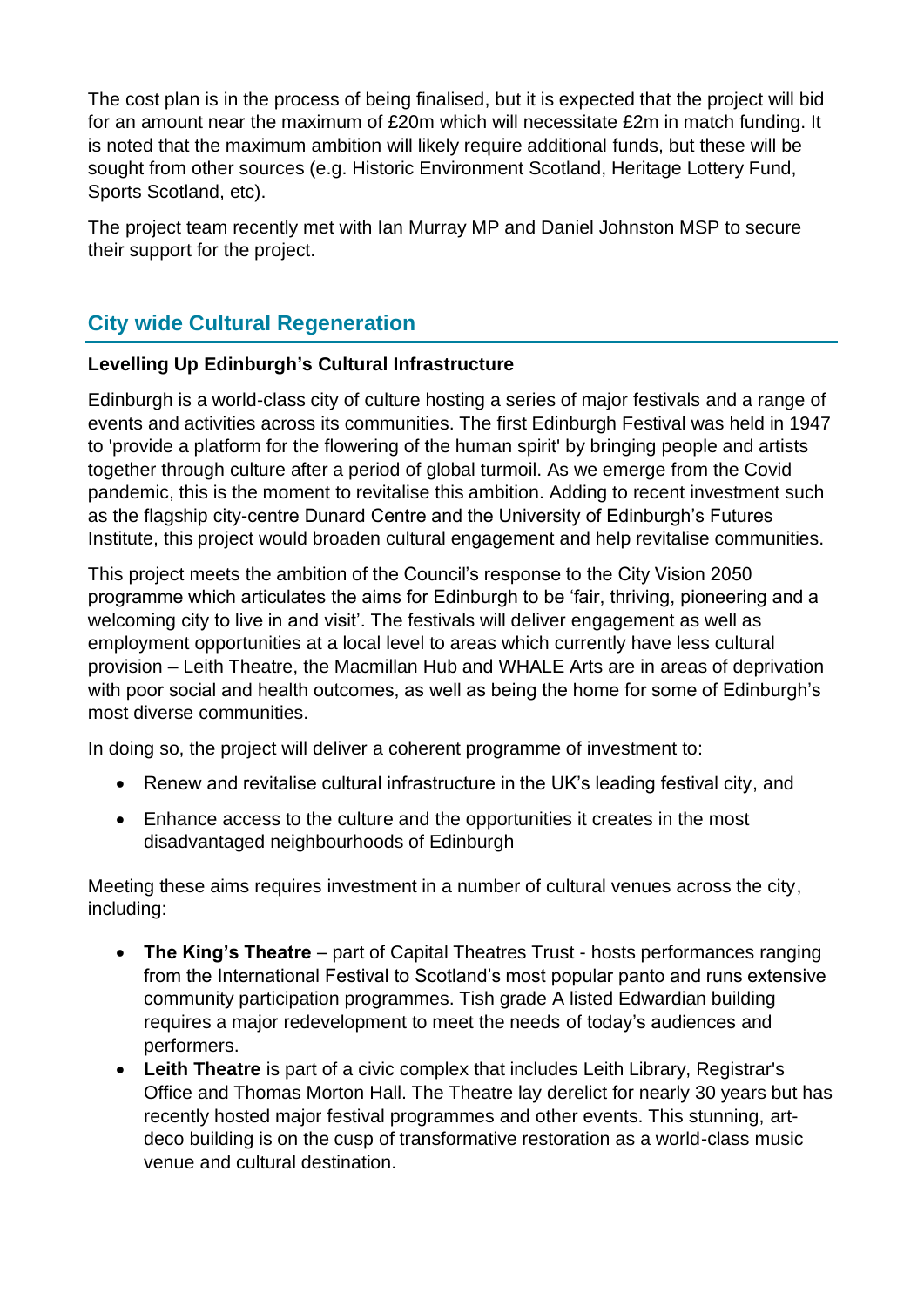- **The Macmillan Hub** jointly led by City of Edinburgh Council and North Edinburgh Arts - is the focal point of one of the most significant urban regeneration projects in Scotland, tackling poverty and inequality in north Edinburgh. A new state-of-the-art community arts hub will promote culture and well-being in Pennywell and Muirhouse and the across city. This funding will meet the remaining funding gap to complete the arts and cultural offering in the new building.
- **The Queen's Hall** is a cross-arts performance venue which hosts festival events. With the creation of the new Dunard Centre, improvements are needed to help the Queen's Hall achieve its new vision.
- **The Usher Hall** is Scotland's only five-star concert hall and home of the Edinburgh International Festival since 1947. It is a unique blend of historical and contemporary. Extended in 2010, it requires further investment to improve facilities for performers and audiences
- **WHALE Arts** in the western part of the city, is a community-led arts charity and social enterprise and the creative heart of the vibrant, thriving community of Wester Hailes. A planned extension will create a new café and social space.

Discussions are also on-going with National Galleries of Scotland on the potential to include the Granton Artworks Project within this project.

Nine of the 11 official festivals run year-round community engagement programmes to reach new audiences. This project will provide new opportunities to attend and participate in the wealth of Edinburgh's culture.